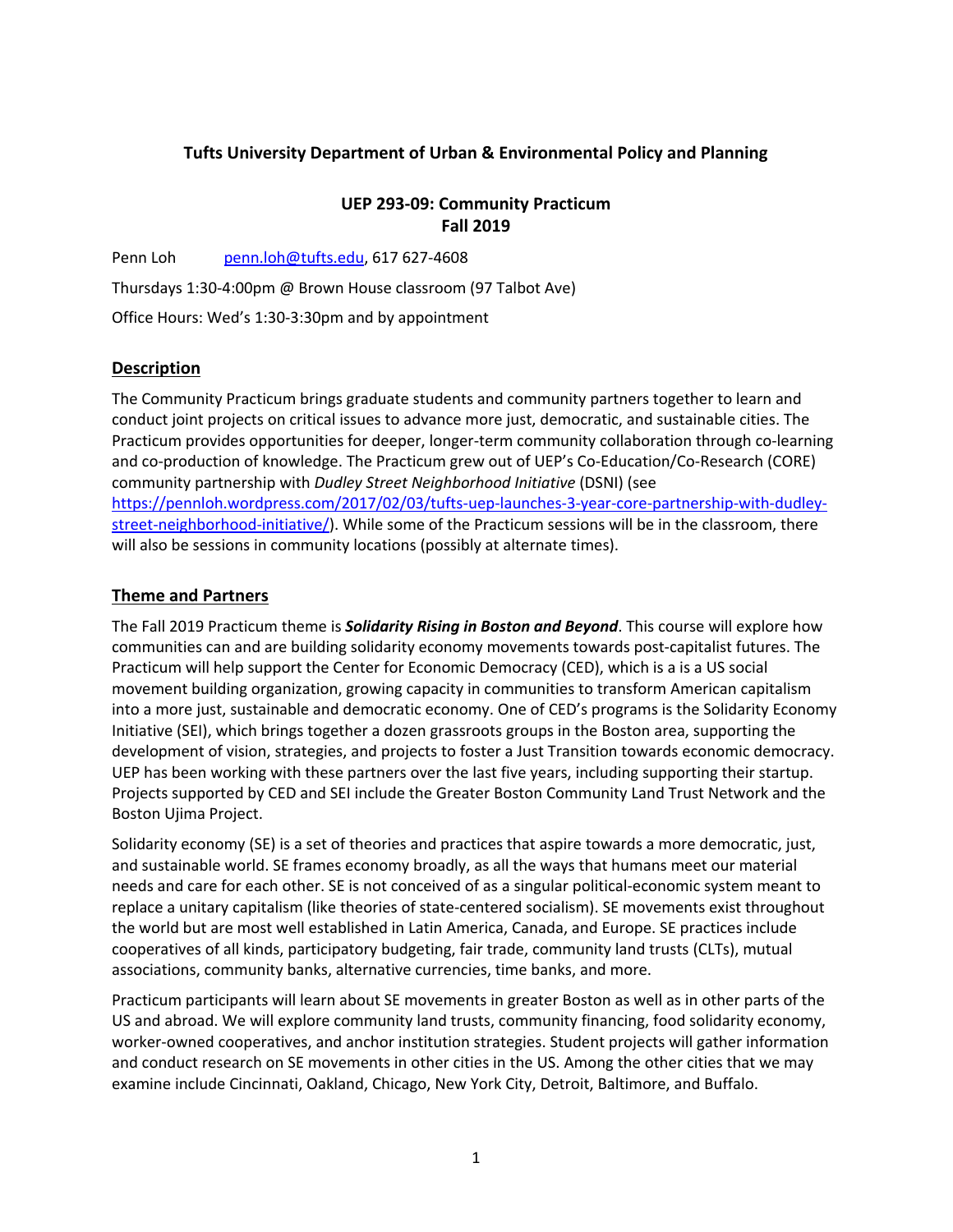### **Course Objectives**

- Deepen relationships between UEP and community partners through a joint learning community.
- Provide support to UEP community partners through student research and projects and shared space for learning, visioning, and strategy to advance more just, sustainable, and democratic cities.

#### **Learning Goals:**

- **For all students:** Gain knowledge and experience of ways to work with community partners beyond the expert-consultant technical assistance paradigm. Develop appreciation for the expertise of community practitioners.
- **For non-thesis students:** Experience participatory action research and co-learning and build relationships with UEP community partners that may lead to internships and engaged theses.
- **For thesis students:** Develop community-engaged thesis projects related to priorities of CORE partners.
- **For partners:** Develop deeper understanding of critical community issues to inform strategy and action. Gain space and time for reflection and relationship building.

| Sep 5            | Overview of Course and University-Community Partnerships                           |
|------------------|------------------------------------------------------------------------------------|
| Sep 12           | Solidarity Economy 101                                                             |
| Sep 19           | Community Land Trusts 101 (Site visit to Dudley Street Neighborhood Initiative)    |
| Sep 26           | Transition Movements and the Politics of Possibility [guest Boone Shear]           |
| Oct 3            | Food Solidarity Economy                                                            |
| Oct 10           | Case: Jackson, Mississippi                                                         |
| Oct 17           | Global Cases: Quebec, Brazil's MST, Mondragon                                      |
| Oct 24           | Worker Cooperatives and Business Incubation [guests: Amethyst Carey, Luz Zambrano] |
| Oct 31           | <b>Student Project Sharing Session</b>                                             |
| Nov <sub>7</sub> | Community Controlled Finance [guest Aaron Tanaka]                                  |
| <b>Nov 14</b>    | CLTs and Commercial Development: Upham's Corner case                               |
| <b>Nov 21</b>    | Anchor Institution Strategies [guest Enid Eckstein]                                |
| Dec <sub>5</sub> | <b>Final Project Presentations</b>                                                 |

#### **Schedule at a Glance**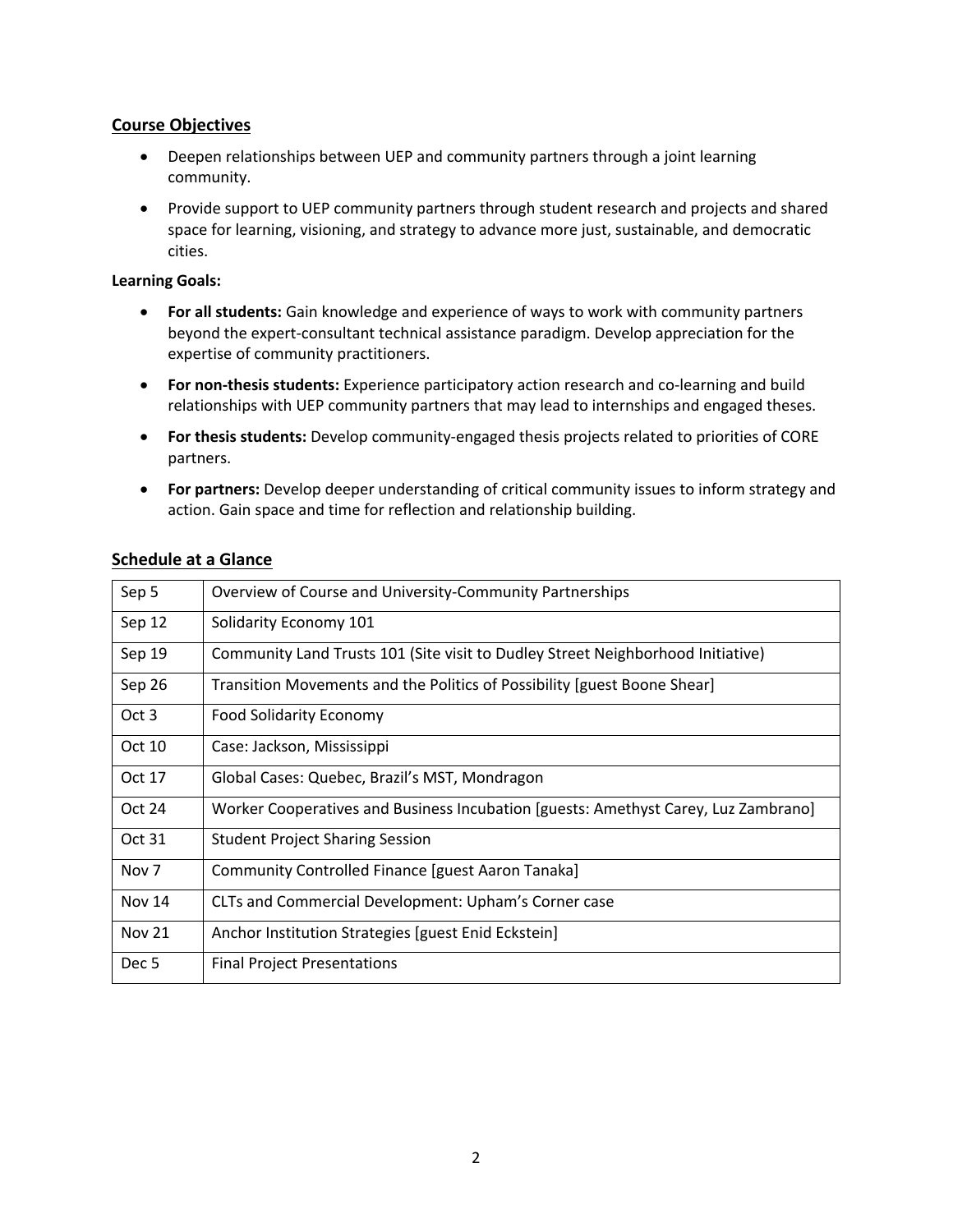## **Course Requirements and Assessment**

## **1. Class Preparation and Participation (30%)**

All students are expected to read and review the required materials before class and to participate fully in class discussions. All readings will be available through Tufts Canvas, Tisch Library, and web links.

# **2. Reflective Journals (20%)**

This Journal will consist of two Canvas postings (each 500-750 words or 2-3 pages double spaced):

- Course Beginning (due Sep 26): What are your learning goals for this course? How would you like to contribute to the work of community partners through the Practicum project?
- Course End (due Dec 4): What have you learned in this course in relation to your learning goals and beyond?

## **3. Student Projects/Case Studies (50%)**

Projects will be designed to help thesis writers advance their thesis projects and for non-thesis students to work individually or in small teams on case studies of solidarity economy movement in US cities. These cases will support a CED-university research project on the development and articulation of SE movement theories and practices across the US. Projects will be assigned by Oct 3 and a proposal due Oct 17. Final projects are due Dec 11. Case study cities include Cincinnati, Oakland, Chicago, New York City, Detroit, Baltimore, and Buffalo.

# **Schedule**

# **Week 1: Sep 5 Overview of Course and University-Community Partnerships**

Course overview. Introduction to Just Transition and Diverse Economies. Review frameworks for university-community partnerships, including participatory action research and UEP's CORE co-learning partnership model. Overview of Center for Economic Democracy and Solidarity Economy Initiative.

Video: How We Live: Journey Towards A Just Transition, by Movement Generation and EDGE Funders Alliance. https://youtu.be/eIzV\_r398dU (7 min) 7/10/14

#### Readings & Resources

- Loh, Penn. 2016. Community-University Collaborations for Environmental Justice: Towards a Transformative Co-Learning Model. *New Solutions Journal,* 26(3): 412-428.
- Movement Generation. A Strategic Framework for a Just Transition: From Banks and Tanks to Cooperation and Caring. 30 pgs. Available at: https://movementgeneration.org/justtransition/
- Center for Economic Democracy website: https://www.economicdemocracy.us/
- Solidarity Economy Initiative website: https://www.solidaritymass.com/

## **Week 2: Sep 12 Solidarity Economy 101**

Introduction to solidarity economy movement and economic democracy.

#### Readings & Resources (~70 pgs)

• Loh, Penn and Sarah Jimenez. 2017. Solidarity Rising in Massachusetts. Read Executive Summary and What is Solidarity Economy? At https://www.solidaritymass.com/sei-report.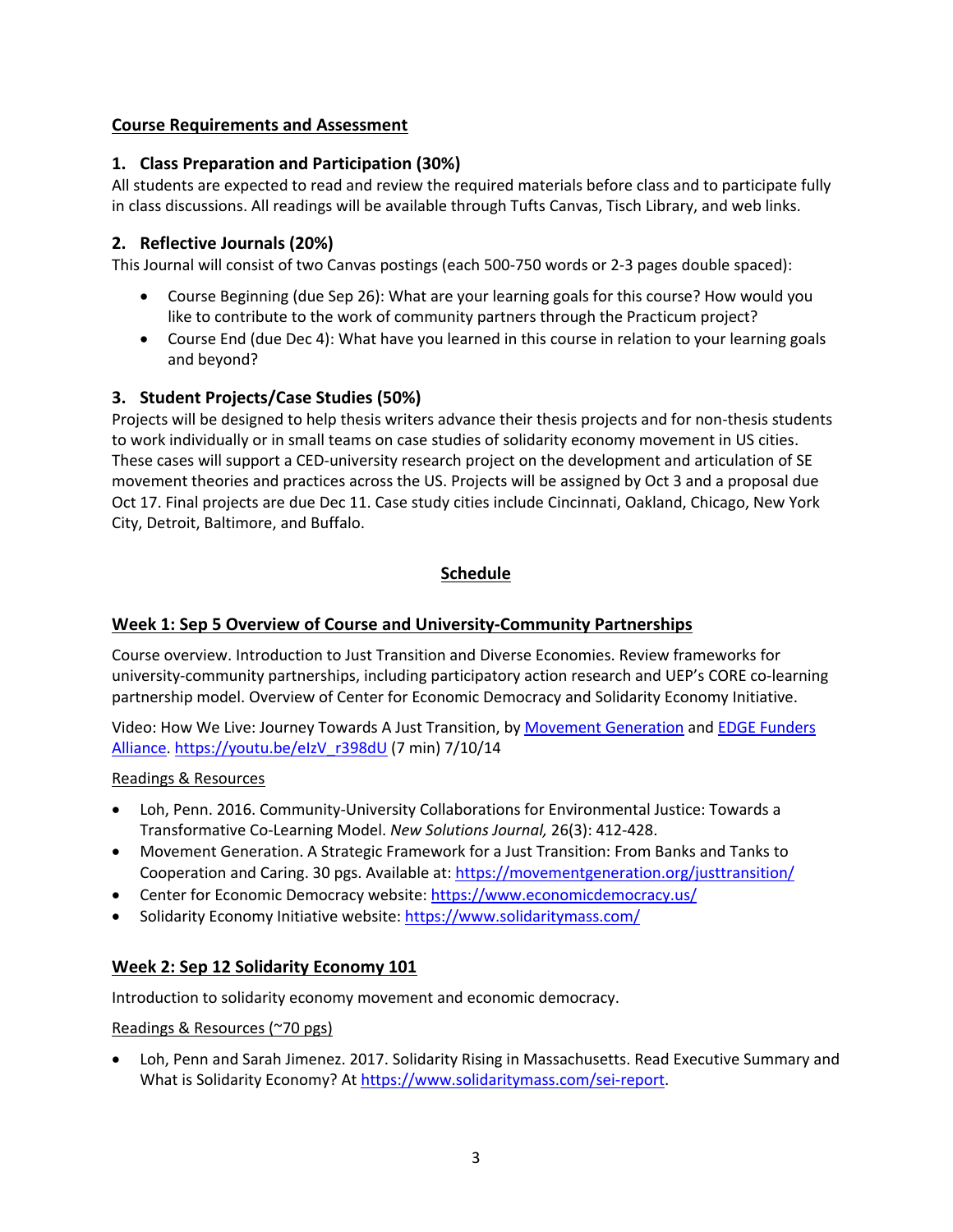- Wright, Erik Olin. 2012. Transforming Capitalism through Real Utopias. *American Sociological Review* 78(1): 1-25.
- Lewis, Michael and Dan Swinney. 2008. "Social Economy & Solidarity Economy: Transformative Concepts for Unprecedented Times?" in Allard, Jenna, Carl Davidson, and Julie Matthaei editors. *Solidarity Economy: Building Alternatives for People and Planet.* Chicago: ChangeMaker Publications. pp 28-41.
- Loh, Penn and Boone Shear. 2015. Solidarity economy and community development: emerging cases in three Massachusetts cities. *Community Development* 46(3): 244-260.
- Gordon Nembhard, Jessica. 2017. "A Long and Strong History with Southern Roots" in Akuno, Kali and Ajamu Nangwaya (eds), *Jackson Rising*. Daraja Press. Pp 171-181. Available at: https://jacksonrising.pressbooks.com/chapter/a-long-and-strong-history-with-southern-roots/
- [optional] Next System Project. New Systems: Possibilities and Proposals. Collection of essays @ https://thenextsystem.org/learn/collections/new-systems-possibilities-and-proposals

## **Week 3: Sep 19 Community Land Trusts 101. Site Visit: Dudley Street Neighborhood Initiative**

Origins, history, theory, and practice of Community Land Trusts.

Site visit to Dudley Street Neighborhood Initiative, 2-3:30pm (meet at 550 Dudley St, Roxbury). Led by Joceline Fidalgo and Minnie McMahon.

#### Readings & Resources (~63 pgs)

- Loh, Penn. 2014. Urban Farming, One Vacant Lot at a Time. *YES! Magazine*, Issue 72, Winter 2015, pp. 34-39. Also posted January 28, 2015 at http://www.yesmagazine.org/issues/cities-are-now/howone-boston-neighborhood-stopped-gentrification-in-its-tracks
- Institute for Community Economics. 2010. An Interview with Charles Sherrod. In Community Land Trust Reader edited by John Emmeus Davis. Cambridge, MA: Lincoln Institute of Land Policy. pp 194- 201.
- Institute for Community Economics. 2010. Community Land Trust Handbook. In Community Land Trust Reader edited by John Emmeus Davis. Cambridge, MA: Lincoln Institute of Land Policy. pp 228- 256.
- George, Henry. 2010. From Social Problems. In Community Land Trust Reader edited by John Emmeus Davis. Cambridge, MA: Lincoln Institute of Land Policy. pp 66-75.
- James DeFilippis, Brian Stromberg & Olivia R. Williams. 2018. W(h)ither the community in community land trusts? *Journal of Urban Affairs*, 40:6, 755-769.
- [optional] Loh, Penn. 2015. Land Trusts Offer Houses That People With Lower Incomes Can Afford— And a Stepping Stone to Lasting Wealth. YES! Magazine, posted September 17, 2015. http://www.yesmagazine.org/commonomics/land-trusts-offer-houses-low-income-people-canafford-and-a-stepping-stone-to-lasting-wealth-20150917
- [optional] Film: *Holding Ground: The Rebirth of Dudley Street*. By Mark Lipman and Leah Mahan. Holding Ground Productions. 1 hour. Available from Tisch Library. Stream at http://tufts.kanopystreaming.com/video/holding-ground-rebirth-dudley-street.
- [optional] Film: Gaining Ground, a sequel to Holding Ground. Available at http://tufts.kanopystreaming.com/video/gaining-ground-building-community-dudley-street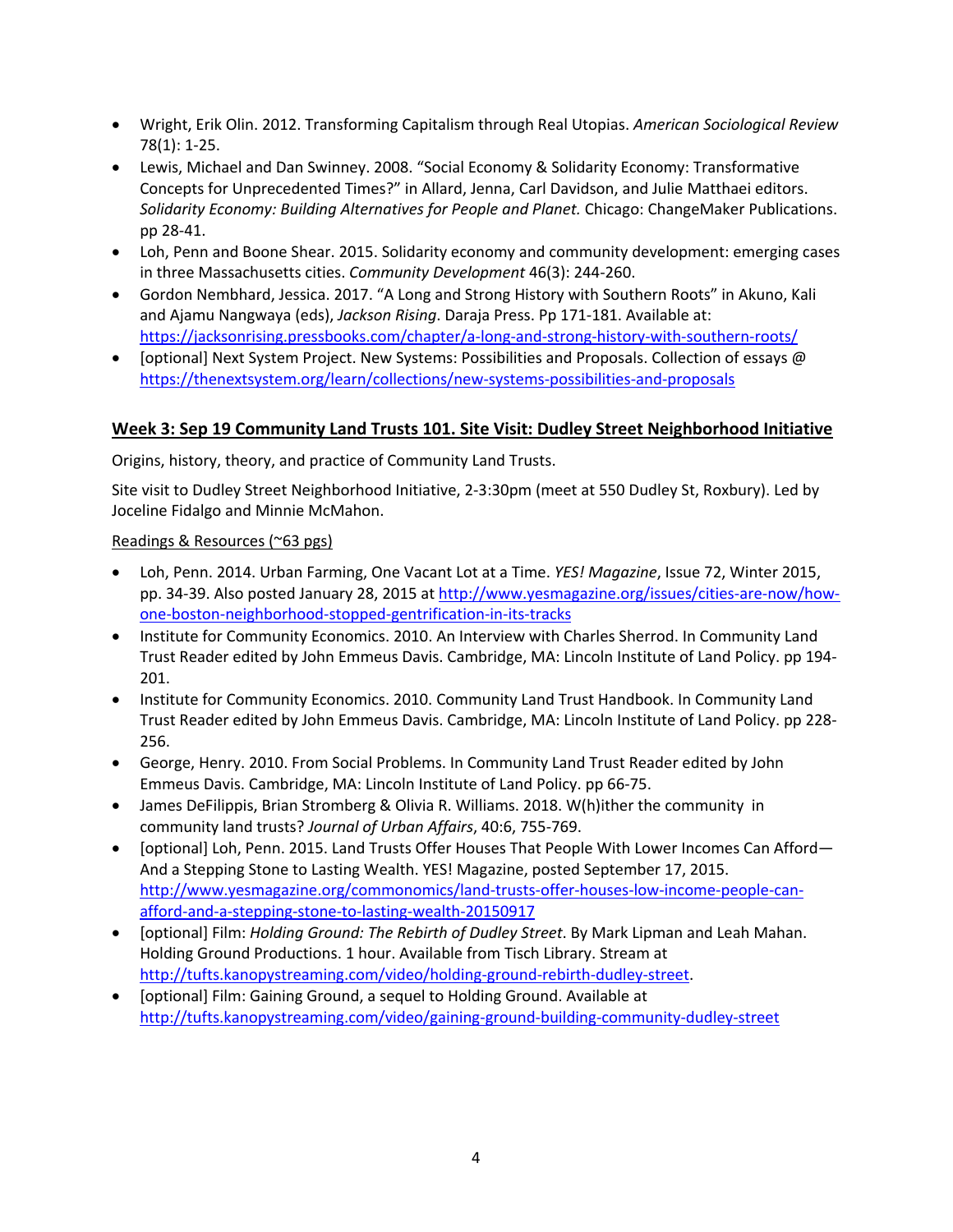# **Week 4: Sep 26 Transition Movements and the Politics of Possibility**

Many movements aspire to "change everything". Yet, how can they go beyond the intellectual constraints of capitalism and modern rational thought. This class will delve into some of the schools of thought that are challenging capitalocentrism, the idea that there is only one world, and the sustainable development trio of economy-society-environment.

Guest: Boone Shear, UMass Amherst Department of Anthropology

*Due: Reflective Journal 1.*

#### Readings & Resources (67 pgs)

- Gibson-Graham, J. K. 2006. A Post-Capitalist Politics. Introduction: A Politics of Economic Possibility. University of Minnesota Press. Pp. xix-xxxvii. 18pgs
- Escobar, Arturo. 2017*. Designs for the Pluriverse*. Chapter 3: In the Background of Our Culture: Rationalism, Ontological Dualism, and Relationality. Duke University Press. Pp. 79-104
- Miller, Ethan. 2019. Reimagining Livelihoods. University of Minnesota Press. Chapter 1 pp 1-24.

## **Week 5: Oct 3 Food Solidarity Economy**

Explore how solidarity economy is emerging in the food system in Boston.

*Due: Projects assigned.*

### Readings & Resources (~60 pgs)

- Loh, Penn. 2014. Land, Co-ops, Compost: A Local Food Economy Emerges in Boston's Poorest Neighborhoods. *YES! Magazine*, posted November 7, 2014. ~6 pgs. http://www.yesmagazine.org/commonomics/boston-s-emerging-food-economy
- Loh, Penn and Julian Agyeman. 2019. Urban food sharing and the emerging Boston food solidarity economy. *Geoforum* 99: 213-222.
- Loh, Penn and Laura Flagg. 2018. Will Work for Food: How Boston is Building a Just Food Economy. Practical Visionaries blog. https://pennloh-practical.vision/2018/11/18/will-work-for-food-howboston-is-building-a-just-food-economy/
- Loh, Penn and Sarah Jimenez. 2017. Solidarity Rising in Massachusetts. Case Study: CERO Coop. https://www.solidaritymass.com/cero-coop
- Cox, Kate. March 14, 2016. "Incubator (r)evolution," The New Food Economy. https://newfoodeconomy.com/incubator-revolution/
- McLeod, Danae. March 17, 2016. "No two incubators think alike," The New Food Economy. https://newfoodeconomy.com/incubator-roundup/
- Anderson, C. R., Brushett, L., Gray, T. W., & Renting, H. (2014). Working together to build cooperative food systems [Editorial]. Journal of Agriculture, Food Systems, and Community Development, 4(3), 3–9. http://dx.doi.org/10.5304/jafscd.2014.043.017
- PolicyLink. 2015. Transforming West Oakland: A Case Study Series on Mandela MarketPlace. https://www.policylink.org/sites/default/files/Mandela%20Case%20Study\_FINAL%20%28003%29\_0 .pdf

# **Week 6: Oct 10 Case: Jackson, Mississippi**

Solidarity economy and black liberation in Jackson Mississippi.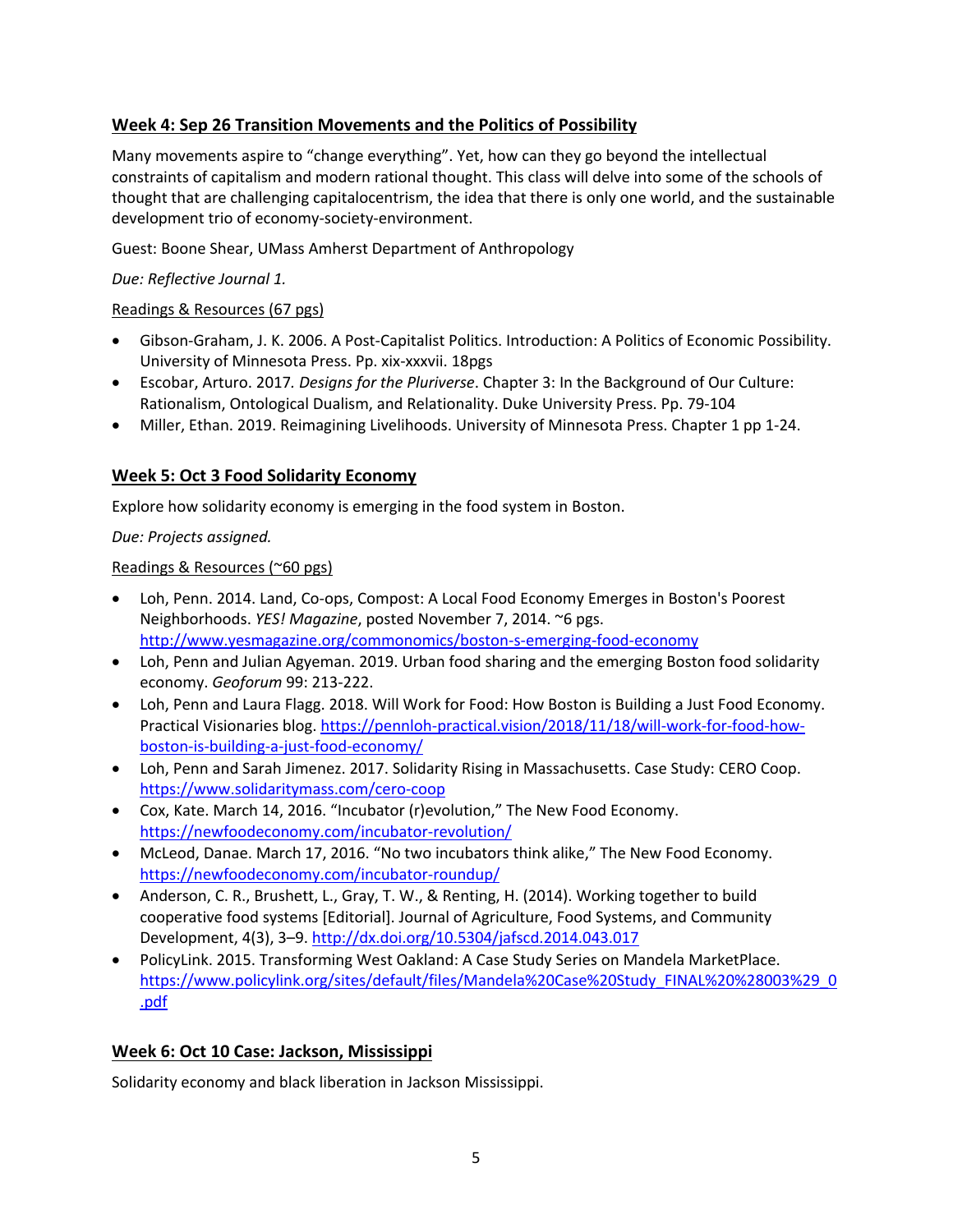## Readings & Resources (~86 pgs)

- Akuno, Kali and Ajamu Nangwaya (eds), *Jackson Rising*. Daraja Press. Accessible at https://jacksonrising.pressbooks.com/
	- o Kali Akuno, 1: Build and Fight: The Program and Strategy of Cooperation Jackson, pp 3-42
	- o [optional] Kali Akuno, 4: The Jackson-Kush Plan, pp 73-86
	- o Malcolm X Grassroots Movement, 5: People's Assembly Overview, pp 87-98
	- o Elandria Williams and Jazmine Walker, 15: Challenge of Building Urban Cooperatives in the South, pp 183-196
- Gilbert, Katie. 2017. The Socialist Experiment. *Oxford American* 98, Fall 2017. http://www.oxfordamerican.org/magazine/item/1296-the-socialist-experiment

## **Week 7: Oct 17 Global Cases: Quebec, Brazil's MST, Mondragon**

Explore social and solidarity economy movements in Quebec, Brazil's landless workers movement, and Mondragon Spain.

*Due: Project proposal.*

#### Readings & Resources (~97 pgs)

- Nancy Neamtan. 2007. "*Chantier de l'Économie Sociale*: Building the Solidarity Economy in Quebec," in Allard, Jenna, Carl Davidson, and Julie Matthaei editors. *Solidarity Economy: Building Alternatives for People and Planet.* Papers and Reports from the U.S. Social Forum 2007. Chicago: ChangeMaker Publications. Pp. 268-276. Book available: https://institute.coop/resources/solidarity-economybuilding-alternatives-people-and-planet-papers-and-reports-us-social
- Mendell, M. (2009). The three pillars of the social economy: The Quebec experience. In A. Amin (Ed.), The social economy: International perspectives on economic solidarity (pp. 176–207). London: Zed Books.
- Lopes, João Marcos de Almeida. 2007. The "Back of the City": The Landless and the Conception of Another City. In *Another Production is Possible: Beyond the Capitalist Canon* edited by Boaventura de Sousa Santos. New York: Verso. 202-239. http://www.boaventuradesousasantos.pt/media/Chapter%208(3).pdf
- Alessandra Azevedo and Leda Gitahy. March 2010. "The Cooperative Movement, Self-Management, and Competitiveness: The Case of Mondragón Corporación Cooperativa," *WorkingUSA: The Journal of Labor and Society* Vol 13, pp. 5-29.
- Mondragon website: https://www.mondragon-corporation.com/en/about-us/, browse presentation slides.
- Whyte, William F. and Kathleen King Whyte. 1991. Making Mondragon. ILR Press. Chapter 8: The Central Role of the Cooperative Bank, pp 49-52, 68-87.
- [optional] Yvon Poirer. 2009. "Labor Unions and the Solidarity Economy: The Quebec Experience," in Emily Kawano, Thomas Neal Masterson, and Jonathan Teller-Elsberg, editors. 2009. *Solidarity Economy I: Building Alternatives for People and Planet: Papers and Reports from the 2009 U.S. Forum on the Solidarity Economy*. Center for Popular Economics, Amherst, MA. Pp. 99-113. Book available: https://epdf.pub/solidarity-economy-i-building-alternatives-for-people-and-planet.html
- [optional] Carter, Miguel. 2010. The Landless Rural Workers Movement and Democracy in Brazil. Latin American Research Review, 186-217.
- [optional] Videos: Story of MST parts I, II, III. http://www.mstbrazil.org/videos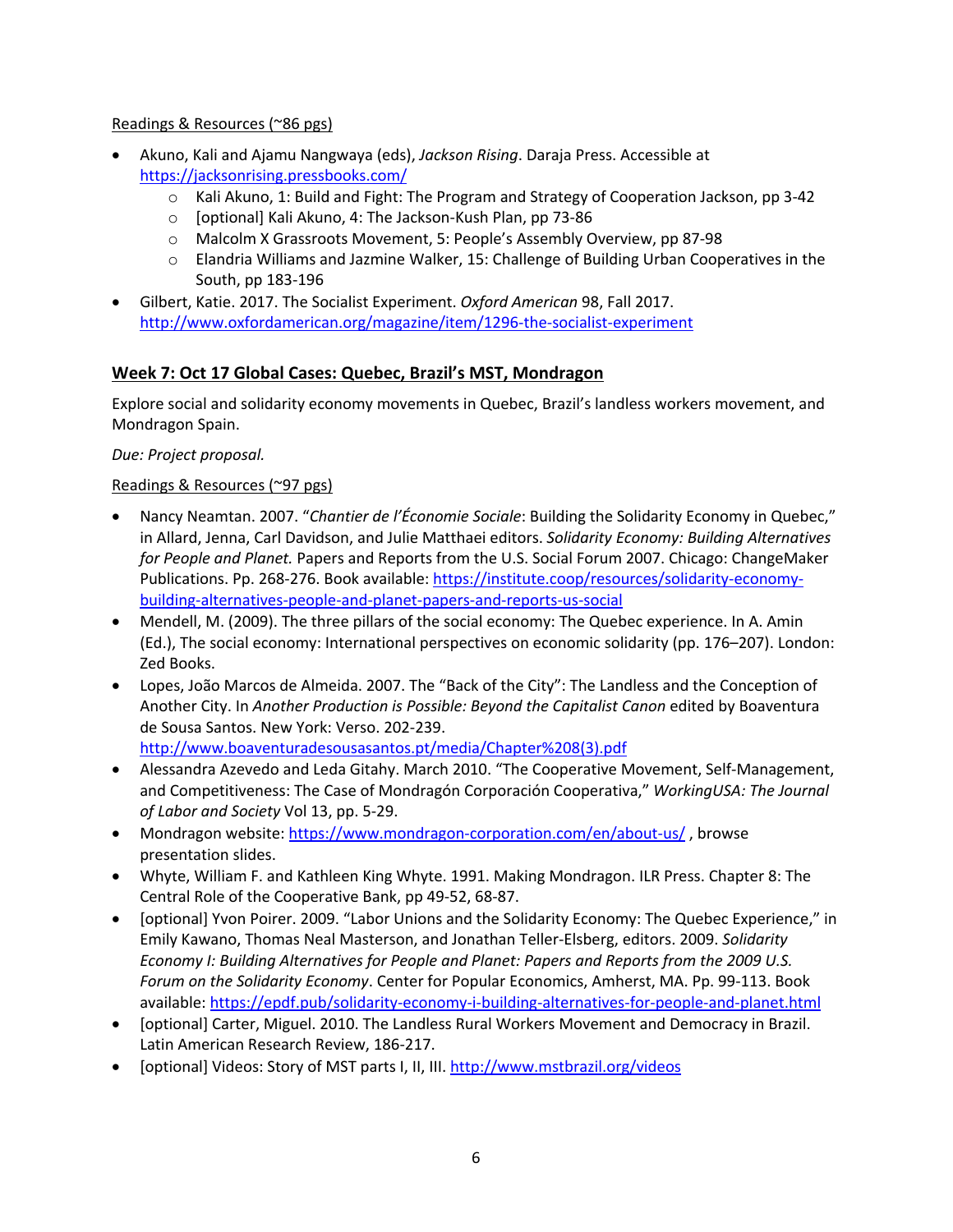# **Week 8: Oct 24 Worker Cooperatives and Business Incubation**

What are worker coops and how can they be incubated? Cases include Evergreen Cooperatives (Cleveland), Wellspring (Springfield, MA), and Center for Cooperative Development and Solidarity (East Boston).

Guests: Amethyst Carey (Center for Economic Democracy), Luz Zambrano (Center for Solidarity and Cooperative Development)

## Readings & Resources (~50 pgs)

- Janaki Blum. May 2017. Masters Thesis for Tufts UEP. Read Literature Review on Worker Cooperatives, pp. 9-19.
- Iuviene, Nicholas, Amy Stitely, and Lorlene Hoyt. October 2010. "Sustainable Economic Democracy: Worker Cooperatives for the 21<sup>st</sup> Century." MIT Community Innovators Lab. Accessible at: http://colabradio.mit.edu/wp-content/uploads/2010/10/Coops-CoLabOct2010.pdf
- Wellspring Cooperative website: http://wellspring.coop/
- Rose, Fred. 2014. Bringing Wealth Creation Closer to Low-Income Communities. *Communities & Banking, 25*(1), 17-21.
- Loh, Penn and Sarah Jimenez. 2017. Solidarity Rising in Massachusetts. Case Study: Wellspring. https://www.solidaritymass.com/wellspring
- Loh, Penn and Sarah Jimenez. 2017. Solidarity Rising in Massachusetts. Case Study: Center for Cooperative Development and Solidarity. https://www.solidaritymass.com/center-for-cooperativedevelopment-
- Evergreen Cooperatives website: http://evergreencooperatives.com/
- Matt Hancock. 2007. "Competing by Cooperating in Italy: The Cooperative District of Imola." In Allard, Jenna, Carl Davidson, and Julie Matthaei editors. *Solidarity Economy: Building Alternatives for People and Planet.* Papers and Reports from the U.S. Social Forum 2007. Chicago: ChangeMaker Publications. Pp. 228-238. Book available: https://institute.coop/resources/solidarity-economybuilding-alternatives-people-and-planet-papers-and-reports-us-social

# **Week 9: Oct 31 Student Project Sharing Session**

Presentations and feedback on student projects.

# **Week 10: Nov 7 Community Controlled Finance**

How can communities create and control their own capital? Case study Boston Ujima Project.

Guest: Aaron Tanaka, Center for Economic Democracy.

Readings & Resources (~67 pgs)

- Browse website: https://www.ujimaboston.com/
- Browse website: http://www.berkshares.org/
- Boston Ujima Project concept paper. 5 pgs. Available at https://docs.wixstatic.com/ugd/40c717\_f16102d86a644584af4c47c72ea2794b.pdf
- Ly, Jennifer. 2014. Boston Community Finance Working Group: Report & Findings. Center for Economic Democracy. 3-14.
- Shuman, Michael. 2013. Creating a Community Investment Fund: A Local Food Approach. A Project of Cutting Edge Capital. 3-42.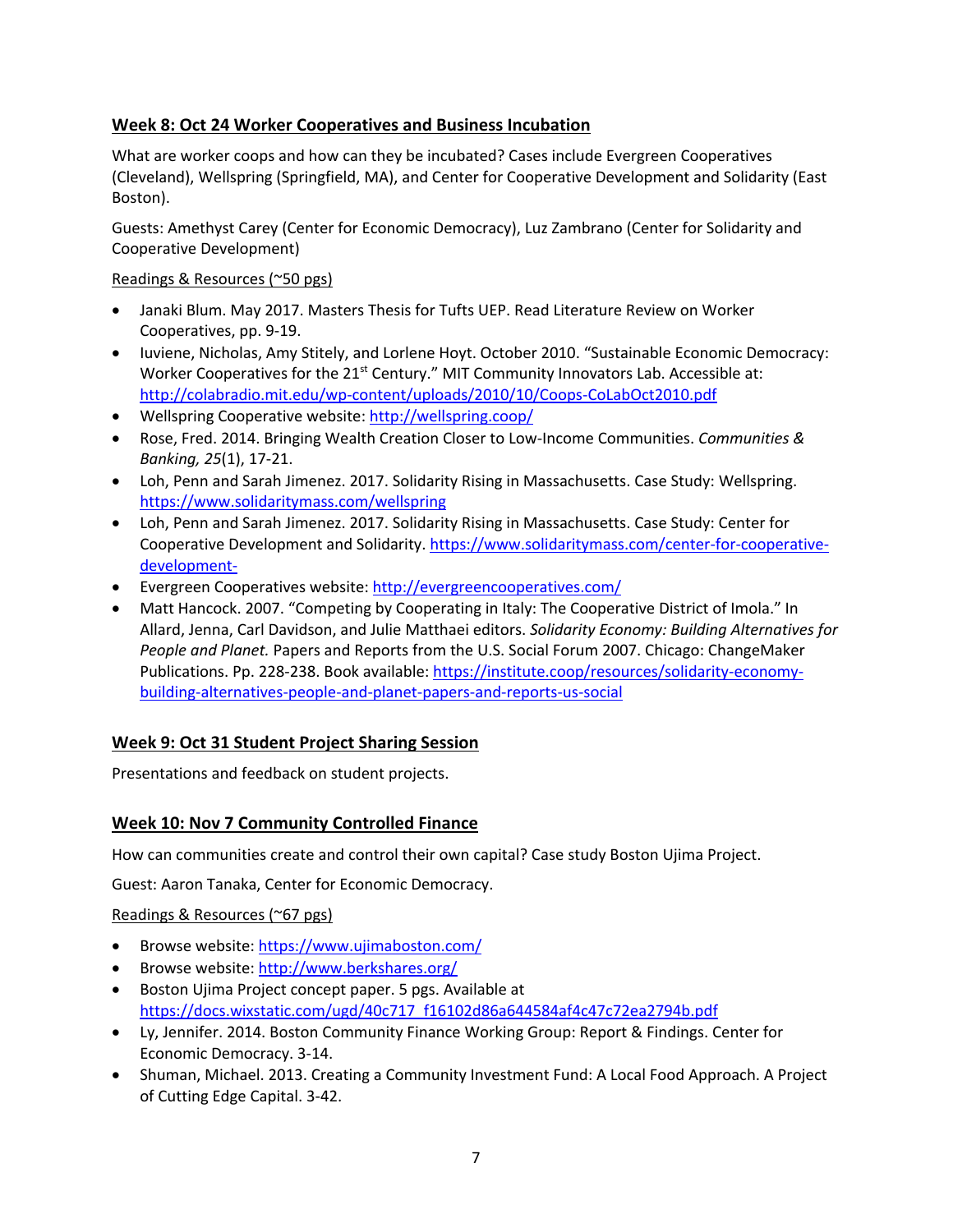• Rangan, V. Kasturi, Sarah Appleby, and Laura Moon. 2011. The Promise of Impact investing. Harvard Business School N9-512-045, Nov 4, 2011. 12 pgs.

## **Week 11: Nov 14 CLTs and Commercial Development: Upham's Corner case**

How are CLTs adding value to commercial development that provides long-term community benefits? Explore cases on how CLTs can provide affordable commercial space, conduct community planning and visioning, and facilitate resident participation in ownership, investment, and job opportunities. Explore

Readings & Resources (~50 pgs)

- Upham's Corner Implementation process readings to be assigned.
- AxelLute, Miriam. Shelterforce. CLTs Go Commercial. July 25, 2011. ~9 pgs. https://shelterforce.org/2011/07/25/clts\_go\_commercial/3/
- Rick Jacobus and Karen Chapple. June 2010. What difference can a few stores make? Retail and neighborhood revitalization. Center for Community Innovation at UC Berkeley. ~12 pgs. https://communityinnovation.berkeley.edu/sites/default/files/what\_difference\_can\_a\_few\_stores make retail and neighborhood revitalization.pdf?width=1200&height=800&iframe=true
- Educate and Empower: Tools for Building Community Wealth. Democracy Collaborative. Pgs 63-73. http://community-wealth.org/sites/clone.communitywealth.org/files/downloads/EducateAndEmpower.pdf
- Abello, Oscar Perry. Aug 30, 2016. "These Neighbors Got Tired of Waiting for Traditional Developers," Next City. https://nextcity.org/daily/entry/cooperative-commercial-real-estatedevelopment-minneapolis

## **Week 12: Nov 21 Anchor Institution Strategies**

Cooperative anchor institution strategies. Explore Massachusetts hospital sector.

Guest: Enid Eckstein

Readings & Resources (~50 pgs)

- Justine Porter, Danny Fisher-Bruns, and Bich Ha Pham. 2019. Anchor Collaboratives: Building Bridges With Place-Based Partnerships and Anchor Institutions Community Wealth on Anchors. Democracy Collaborative. 26 pgs. Available at: https://democracycollaborative.org/content/anchorcollaboratives-building-bridges-place-based-partnerships-and-anchor-institutions
- MIT CoLab. Development Study for the Bronx Cooperative Development Initiative: A Model for Economic Transformation. pp 10-44.
- http://colab.mit.edu/sites/default/files/MITCoLab\_BCDI\_Development\_Study.pdf • [optional] Video (~3 min): Introduction to the Bronx Coope2rative Development Initiative:
- https://www.youtube.com/watch?v=YLf2qEQFTk4

# **Week 13: Dec 5 Final Project Presentations**

Presentations by students. Reflections on Practicum.

*Due: Reflective Journal 2.*